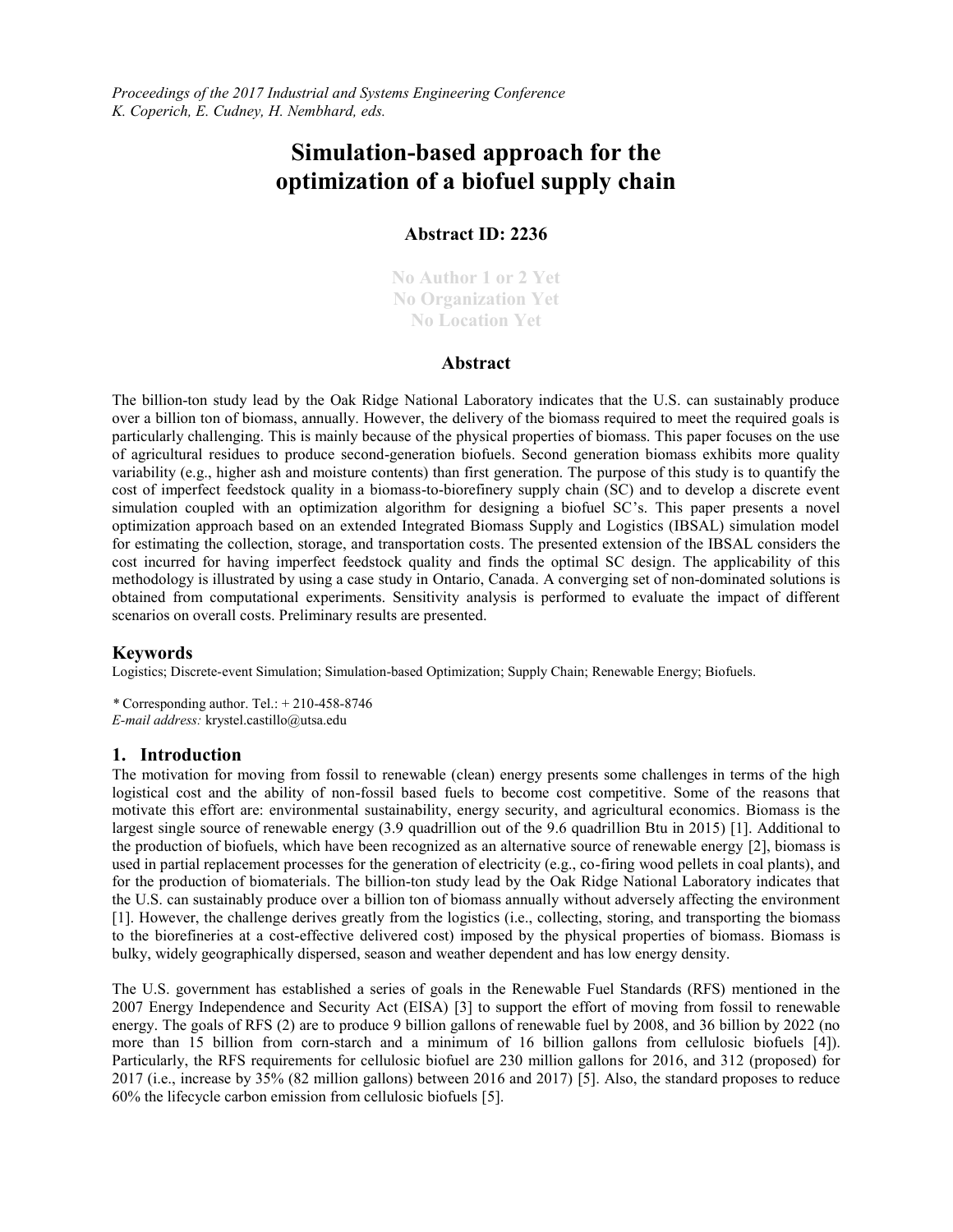#### *No Author 1, 2, or 3 Last Name For Blind Paper Review*

Incentives that focus on achieving these goals include feed-in tariffs, tax credits, penalties for carbon emissions, tax exemptions for bioenergy and biomaterials, and the creation of innovative biofuel technologies that allow increasing the production [\[6\]](#page-5-1). The government has developed strategies such as *All-of-the-Above*, which are intended to achieve these goals. The delivery of scientific tools that allow strengthening the connection between science and technology [\[7\]](#page-5-2) is among the objectives that support the *All-of-the-Above Strategy* in the 2014-2018 Plan developed by the Department of Energy (DoE). This objective includes the creation of models that demonstrate that biomass can be viable, sustainable feedstock for hydrogen production for fuel cells and other applications [\[7\]](#page-5-2). The models mentioned in Table 1 and the models proposed in this paper are aligned to this overarching goal.

This paper presents a model for estimating the collection, storage, and transportation costs and the cost from having imperfect corn stover quality for the production of bioethanol. The proposed model is based on the I*ntegrated Biomass Supply and Logistic (IBSAL) model* developed by Sokhansanj et al. [\[8\]](#page-5-3). The proposed model differs from the IBSAL model in terms of the assumptions, solution methods, and degree of detail for representing the biomass quality (physical and chemical properties) in the SC. The rationale for this research is to test the capability of the proposed novel optimization methodology which communicates with the IBSAL model, and to obtain preliminary results on the effect of the impact of imperfect feedstock quality on the biofuels supply chain planning and design decisions.

This paper is structured as follows: section 2 presents a literature review of: (a) generations of biofuels and lignocellulosic feedstock, (b) imperfect feedstock quality, and (3) models for improving biomass supply chains. Section 3 presents a description of the IBSAL-SimMOpt solution procedure to find near optimal solutions to the biomass-to-biorefinery SC that considers quality-related costs. Section 4 describes the implementation of the IBSAL-SimMOpt procedure to a case study using ExtendSim®™. Section 5 presents the results and concluding remarks. Finally, Section 6 discusses future research.

# **2. Literature Review**

#### **2.1. Generations of Biofuels and Lignocellulosic Feedstock**

Biomass can be obtained from energy crops, agricultural and forest residues to produce second-generation biofuels. First-generation biofuels (e.g., biodiesel, corn ethanol, propanol, biodiesel, methanol, among others) produced using edible products (e.g., vegetable oil, sugar, starch, wheat, corn, soybean, sugar cane, among others) have higher energy density, lower ash content, and smaller collection/transportation costs as compared to agricultural and forest waste. However, these types of biomass raised the national debate of *food versus fuel*. This controversy was one of the main reasons for the development of second-generation biofuels (e.g., bio-oil, lignocellulosic ethanol, bioethanol, butanol, Fischer-Tropsch diesel, among others) that use energy crops, non-food plant waste biomass (e.g., agricultural and forest waste). *Second-generation biomass exhibits more quality variability* (e.g., higher ash and moisture contents) *than first-generation biomass*. Recent research that focuses on developing technology that reduces the cost of conversion of second-generation biomass has exponentially grown [\[2\]](#page-4-1). The proposed method in this paper provides a decision tool for designing and improving the supply of lignocellulosic feedstock (i.e., corn stover) for the production of a second-generation biofuel. The RFS requirements for cellulosic biofuel have been mentioned in Section 1 of this paper.

Lignocellulose is the most abundant biological material. This material is used for biomass-based heat and power, biofuels, and biomaterials. Lignocellulosic feedstock is obtained from agricultural residues (e.g., corn stover, /sorghum/wheat straw, surgarcane bagasse, among others), hardwood and softwood forest residues, and biofuel crops (switchgrass, miscanthus, energy cane, and woody crops, among others [\[9\]](#page-5-4), [\[10\]](#page-5-5)). Mixing biofuel crops currently remain the most viable option in practice for large-scale production.

Corn stover is an important source of biomass in some regions for the production of bioethanol. The long-term demand for corn stover by non-fermentative applications is 23 million dry tons/year. This allows 60-80 million dry tons/year to be potentially available for ethanol production [\[11\]](#page-5-6). The case study in this paper considers the SC of *corn stover* for the production of *bioethanol.*

#### **2.2. Imperfect Feedstock Quality**

In Section 1, it was mentioned that the challenge is to supply the biomass feedstock to the reactor throat at the biorefinery at a sensible delivery cost. The delivery cost is affected by the production, harvest, storage, handling,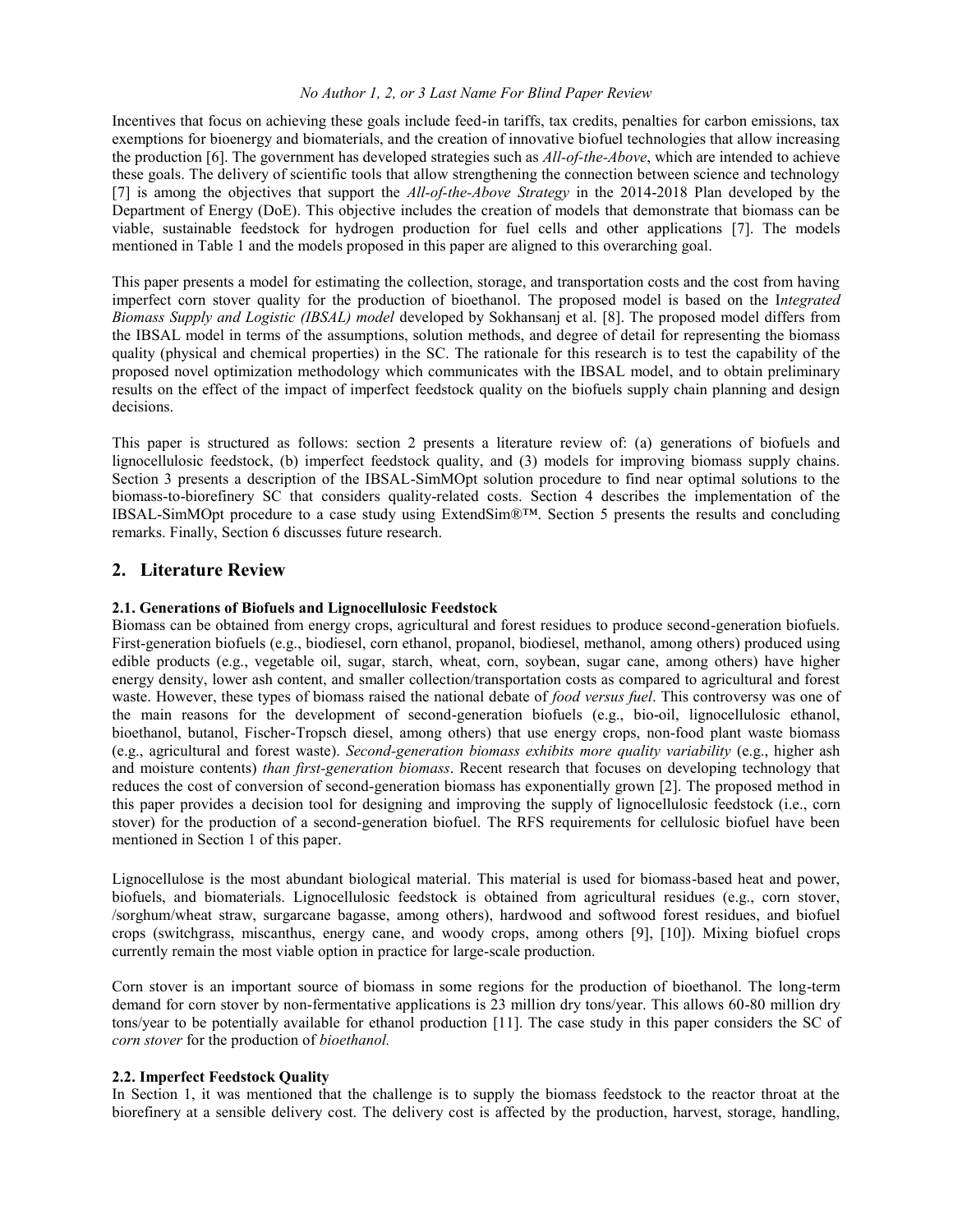#### *No Author 1, 2, or 3 Last Name For Blind Paper Review*

preprocessing, and transportation costs [\[1\]](#page-4-0). The cost related to the biomass feedstock represents 40% to 60% of the total operating cost of a chain [\[12](#page-5-7)[,13\]](#page-5-8) that supplies a refinery, which usually has a lifetime of 20 to 25 years. Hence, the viability of a bioenergy project is affected by the delivery cost, which is sensitive to yield of the raw material [\[14\]](#page-5-9). The yield of the feedstock is largely determined by the feedstock quality. Castillo-Villar, et al. [\[15\]](#page-5-10) describe the effect of including in the supply chain operations intended to improve the feedstock quality in terms of moisture and ash content. These operations are: (a) drying in-field to reduce moisture content, and screening to reduce the initial ash concentration; (b) mechanical drying to reduce moisture content, and ash disposal. Operations in (a) are preventive and ensure that the raw material has an acceptable quality when it reaches the refinery. The costs related to the performance of these operations are described as conformance costs. The operations in (b) are considered nonconformance costs, which represent a reactive quality control activity that does not improve the biomass quality and it occurs when the biomass reaches the biorefinery. Finally, the is a penalty cost for reduced yield due to poor biomass quality (i.e., opportunity cost) [\[15\]](#page-5-10).

This paper presents a model for estimating and improving the cost from having *imperfect corn stover quality* (i.e., uncertain and potentially non-conforming moisture and ash content feedstock) for the production of second generation bioethanol.

#### **2.3. Models for Biomass SC's**

Table 1 shows recent research relevant to this paper. Some of these papers provide a description of the technologies and costs that are represented in the harvesting, collection, storage, or transportation blocks in the IBSAL model.

| Ref.                                            | <b>Objective / Feedstock</b>                                                                                                                                              | <b>Method</b>                                                   |
|-------------------------------------------------|---------------------------------------------------------------------------------------------------------------------------------------------------------------------------|-----------------------------------------------------------------|
| <b>Biomass supply chains</b>                    |                                                                                                                                                                           |                                                                 |
| $[16]$                                          | Rank alternatives for the collection and transportation of biomass. Feedstock: Biomass (corn<br>stover).                                                                  | Multi-criteria assessment<br>methodology<br>(PROMETHEE) & IBSAL |
| $[17]$                                          | Evaluate collection systems of switchgrass and analyze the related costs, energy input, and carbon<br>emissions. Feedstock: Switchgrass                                   | Discrete event simulation                                       |
| $[18]$                                          | Evaluate the impact of residue yield on the biomass delivered cost. Feedstock: Straw and chaff from<br>wheat, barley, and oats.                                           | Discrete event simulation                                       |
| $[19]$                                          | Propose supply of corn stover to produce heat and power for a dry mill ethanol plant. Feedstock:<br>Corn stover.                                                          | Discrete event simulation                                       |
| $[20]$                                          | Minimize the feedstock costs in a logistic system by maximizing highway load and minimizing<br>load/unload times. Feedstock: Cotton (analogously to biomass)              | Discrete event simulation                                       |
| $[21]$                                          | Optimize the harvest of energy sorghum in the humid southern region by using a modified cotton<br>module builder for the formation of modules. Feedstock: Energy sorghum. | Discrete event simulation                                       |
| Development of the IBSAL model                  |                                                                                                                                                                           |                                                                 |
| [8]                                             | Describe the development of the IBSAL model. Feedstock: Corn stover.                                                                                                      | Discrete event simulation                                       |
| $[22]$                                          | Detailed description of the IBSAL model. Feedstock: Corn stover.                                                                                                          | Discrete event simulation                                       |
| $[23]$                                          | Propose a model for the supply of a mixture of feedstock to a cellulosic ethanol plant. Feedstock:<br>Multi-agricultural.                                                 | Discrete event simulation<br>(IBSAL-MC (Multi-crop))            |
| <b>Availability of feedstock and Technology</b> |                                                                                                                                                                           |                                                                 |
| $[24]$                                          | Evaluate technologies for the production, harvest, storage, and transportation. Feedstock:<br>Switchgrass.                                                                | Empirical                                                       |
| [21]                                            | Optimize the harvest of energy sorghum in the humid southern region by using a modified cotton<br>module builder for the formation of modules. Feedstock: Energy sorghum. | Discrete event simulation                                       |
| $[25]$                                          | Determine the effect of weather on harvested moisture content. Feedstock: Switchgrass and energy<br>sorghum.                                                              | Discrete event simulation                                       |

# **3. IBSAL-SimMOpt Approach**

The approach presented in this paper is a two-phase model that uses an extension of the IBSAL model [\[8\]](#page-5-3) in the initial phase, and searches a near-optimal set of solutions in the second phase by using an optimization procedure based on the SimMOpt model. The IBSAL model is a time-dependent discrete event simulation (DES) model with activity-based costing. The model in the proposed approach estimates the cost of imperfect feedstock quality and evaluates its effect on the performance of the SC.

The SimMOpt model is a simulation-based multi-objective optimization approach based on stochastic Simulated Annealing (SA). The solutions for near-optimal quality-related costs are found by using the extension of the IBSAL implemented in ExtendSim®™ and the SimMOpt-based procedure included in written in MS VBA®™ language. Figure 1 shows a diagram of the proposed approach.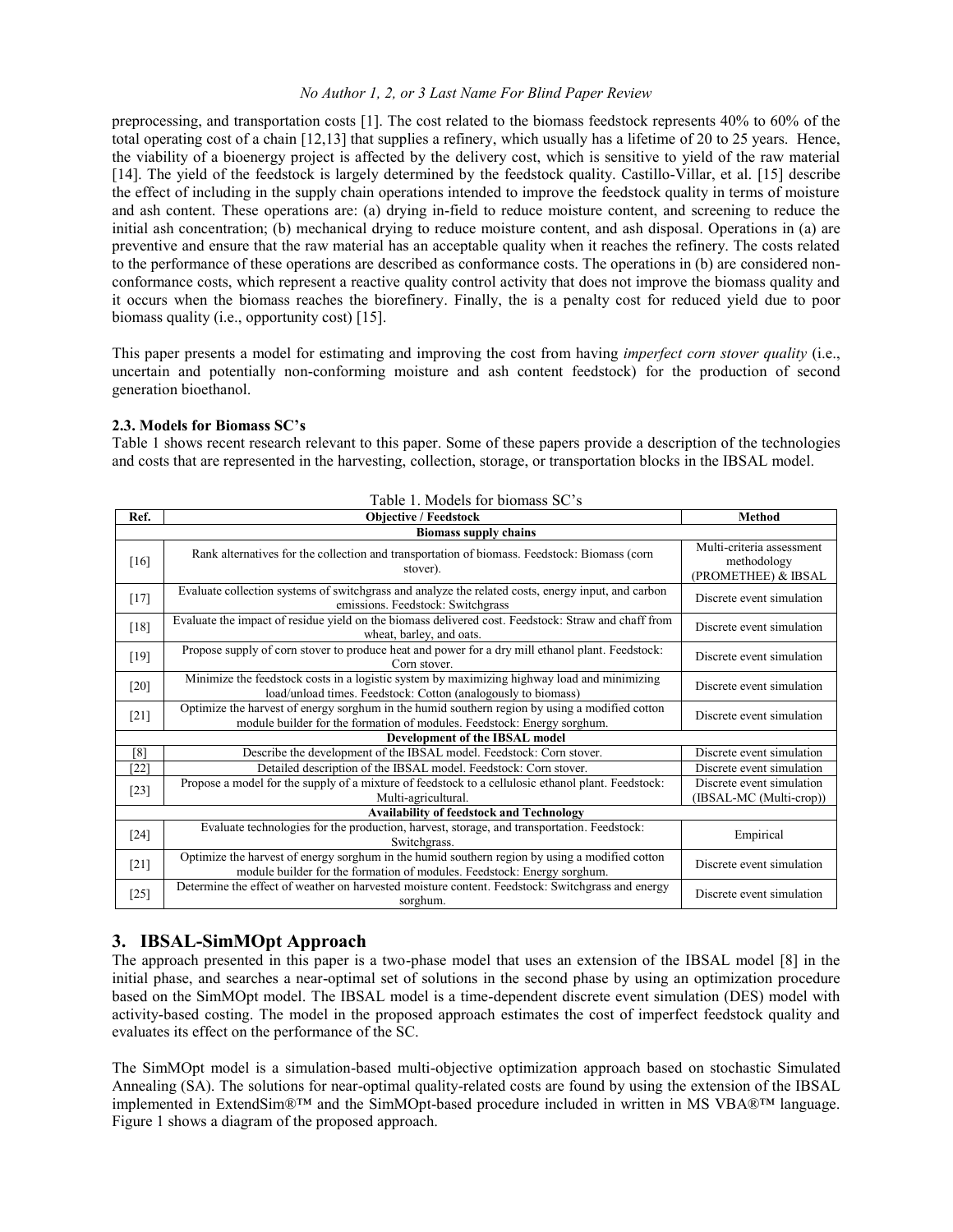

*No Author 1, 2, or 3 Last Name For Blind Paper Review*

Figure 1. IBSAL-SimMOpt approach

# **4. Case Study**

The characteristics of the system described in this research include a geographical implementation (i.e., Southern and Western Ontario, Canada), crop availability (ac), corn yield (bu/ac), sustainable production (dry tonne/ac), among others. The geographical implementation corresponds to 20 farms located in the following counties: Lambton, Chatam-Kent, Middlesex, and Huron. Figure 2 shows a diagram of the biomass-to-biofuel SC considered in the IBSAL model.



Figure 2. IBSAL model: Corn stover-to-ethanol SC

The initial moisture content is modeled by  $\sim U(0.6, 0.8)$  [\[26\]](#page-5-21). The moisture content after the natural drying process is assumed to follow  $\sim U(0.15, 0.3)$  [\[15\]](#page-5-10). The moisture content requirement for thermochemical processes is 20%. If the content remains above 20% [\[27\]](#page-5-22), the stover goes through a mechanical drying process. The cost of the natural air drying system is given by (0.014 \* (Initial Moisture Content – Final Moisture Content) \* 100) + 0.05 per bushel and the in-bin, stirred system is given by  $(0.033 * (Initial moisture Content) * 100) + 0.048$  per bushel [\[28\]](#page-5-23). Similarly, the initial ash content follows  $\sim U(0.08,0.12)$  [\[29\]](#page-5-24). The ash content after the screening process is assumed to follow  $\sim U(0.1$ , Initial Ash Content). The screening cost is given by 135(Initial Ash Content – Final Ash Content) per dry tonne [\[15\]](#page-5-10). The cost of disposing ash is given by 28.86(Final Ash Content) per dry tonne. The binary decision variables in this model represent the decisions of performing the field drying and the screening activities at each farm.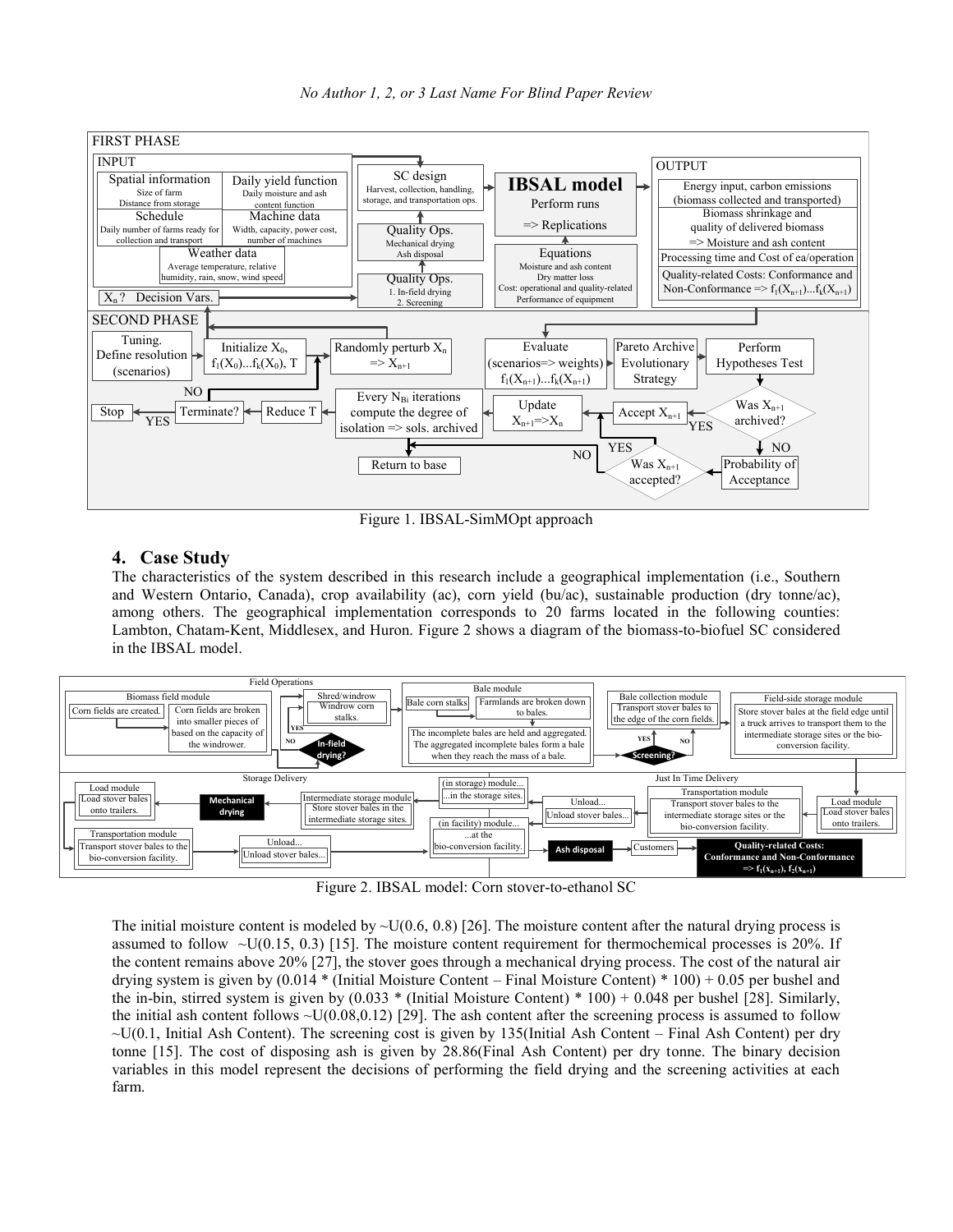#### **5. Results and Conclusions**

The SA was tuned through designed computational experiments. The SA schedules have a relevant effect on the set of these preliminary solutions [\[30\]](#page-5-25). Figure 3 shows the Pareto front including four schedules. The non-dominated solution that balances out the conformance and nonconformance costs (i.e., (0.4/0.6) and (0.6/0.4) weights) shows a conformance cost (the cost incurred to prevent biomass poor quality) of \$49,899.47 and a non-conformance cost (cost incurred to fixed biomass poor quality) of \$16,496.83 for all 20 farms. This non-dominated solution was found when using the schedule that computes the largest number of initial solutions (i.e., Schedule 4  $\rightarrow$  50 initial solutions). This preliminary results highlighted the trade-off between conformance and conformance activities implemented into a biofuel SC. The impact of quality-related activities in the SC topology, design and planning decisions will be studied next.



Figure 3. Pareto front from the case study

## **6. Future Research**

Future work involves improving the exploration and exploitation conditions on the second phase of the procedure while reducing computational time by using different population-based and hybrid metaheuristics. Further research considers a full version of the IBSAL model that thoroughly represents the SC system and finds a near-optimal set of solutions for multiple objective functions (e.g., costs related to harvesting, storage, and transportation operations) while considering quality-related activities. The quality of these set of solutions can be evaluated in terms of its rate and time of convergence to the best solution obtained with the ExtendSim®™ Optimizer [\[31\]](#page-5-26) taken as baseline case.

#### **Acknowledgements**

This material is based upon work supported by the U.S. Department of Energy, Office of Energy Efficiency and Renewable Energy, Bioenergy Technologies Office (4000142556) and U.S. Department of Agriculture/National Institute of Food and Agriculture (2015-38422-24064). The fellowship from the Mexican Council for Science and Technology (CONACYT) is gratefully acknowledged. The support provided by Imagine That!®™ by donating of a full version of ExtendSim®™ through the ExtendSim Research Grant is gratefully acknowledged. The research work on the IBSAL model by Sokhansanj, Turhollow, Ebadian and Webb was relevant for the development of the proposed approach.

#### **References**

- <span id="page-4-0"></span>1. M. H. Langholtz, B. J. S., and L. M. Eaton (Leads). (2016). 2016 Billion-Ton Report: Advancing Domestic Resources for a Thriving Bioeconomy. *U.S. Department of Energy, ORNL/TM-2016/160. Oak Ridge national Laboratory, Oak Ridge, TN., Volume 1: Economic Availability of Feedstocks*, 448p.
- <span id="page-4-1"></span>2. Office of Energy Efficiency & Renewable Energy retrieved on Jan 2016 from: http://www.energy.gov/eere/bioenergy/biomass-feedstocks.
- <span id="page-4-2"></span>3. U.S. Environmental Protection Agency retrieved on Jan 2016 from: https://www.epa.gov/laws-regulations/summaryenergy-independence-and-security-act.
- <span id="page-4-3"></span>4. Schnepf, R. Y., Brent. (14 October 2010). Renewable Fuel Standard: Overview and Issues. *United States: Congressional Research Service*.